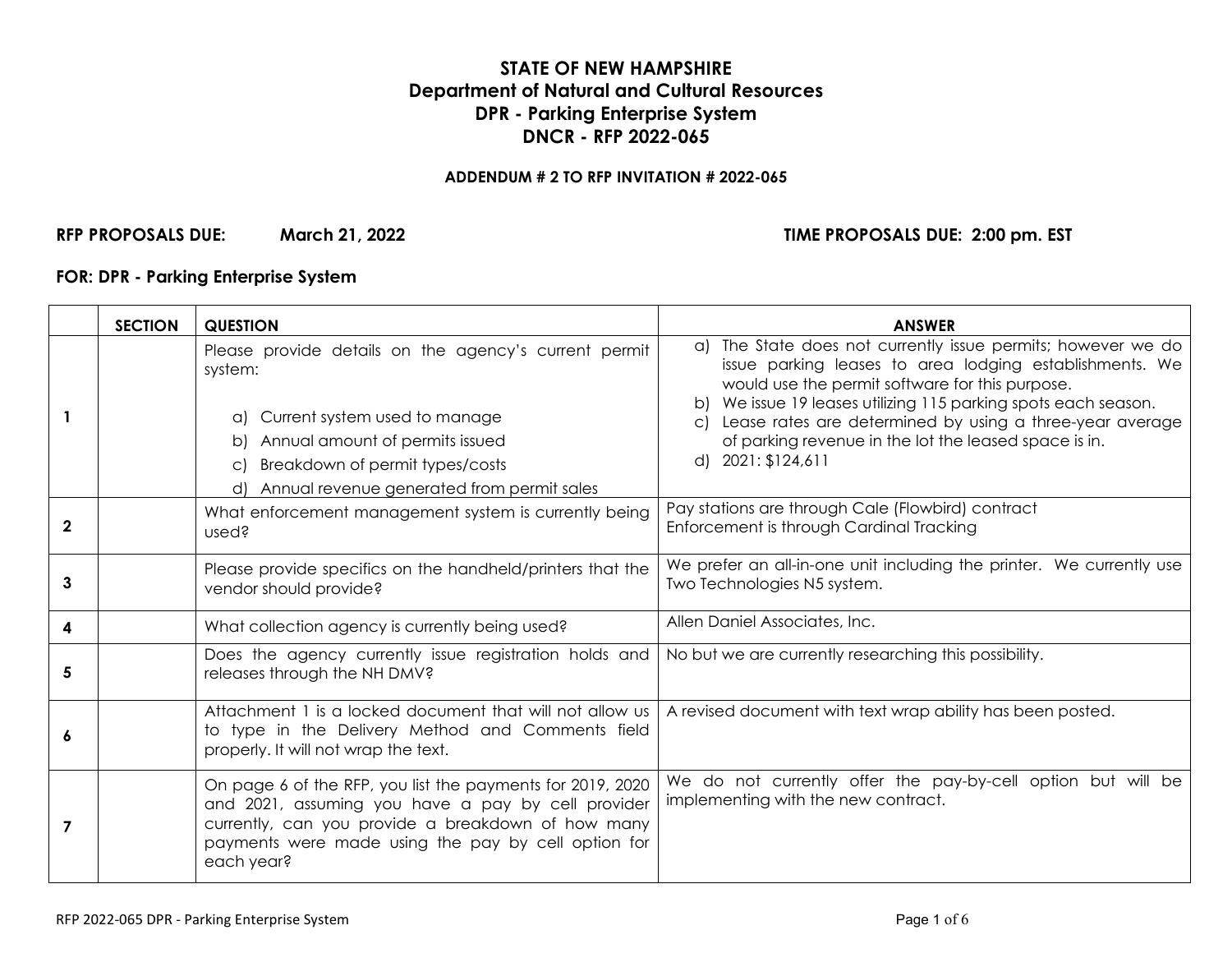|    | <b>SECTION</b> | <b>QUESTION</b>                                                                                                        | <b>ANSWER</b>                                                                                                                                                                                                                                                                                                                                                                                                                                                                                                                                              |
|----|----------------|------------------------------------------------------------------------------------------------------------------------|------------------------------------------------------------------------------------------------------------------------------------------------------------------------------------------------------------------------------------------------------------------------------------------------------------------------------------------------------------------------------------------------------------------------------------------------------------------------------------------------------------------------------------------------------------|
| 8  |                | Can we do a separate bid for just Handhelds and Meters?                                                                | The bid proposal must encompass all requirements in the RFP.                                                                                                                                                                                                                                                                                                                                                                                                                                                                                               |
| 9  |                | Can we just get DMV information on unpaid<br>citations/handhelds and meters?                                           | We are looking for vehicle owner information that is requested from<br>the DMV's. We do not currently tie anything back to DMV using the<br>parking meters or handhelds. We do keep track of scofflaws.                                                                                                                                                                                                                                                                                                                                                    |
| 10 |                | Does this bid call for processing of citations?<br>If not, who is doing it now?                                        | The Division currently processes all payments, and outstanding<br>balance notices as well as sending to collections.                                                                                                                                                                                                                                                                                                                                                                                                                                       |
| 11 |                | Are you interest in LPR?                                                                                               | We are interested in handheld LPR but are open to suggestions.                                                                                                                                                                                                                                                                                                                                                                                                                                                                                             |
| 12 |                | Is the parking all on-street and off-street lots?                                                                      | Yes, parking is both. See attached PDF files showing the metered<br>lots.                                                                                                                                                                                                                                                                                                                                                                                                                                                                                  |
| 13 |                | Can you detail any integrations with state systems that will<br>need to be done?                                       | Contractor must be able to use DNCR accounting codes and<br>properly account for and track all income to be uploaded to the<br>State's financial system.                                                                                                                                                                                                                                                                                                                                                                                                   |
| 14 |                | What is the preferred mode of enforcement? Pay and<br>Display, Pay by Plate, or Pay by Space?                          | The Division would like to utilize a pay and display option in<br>coordination with pay-by-phone that would require license plate<br>information in both scenarios. Customers will either purchase parking<br>time at a pay station and display receipt with plate number on their<br>dash; or pay for parking or renew parking time via their phones using<br>the pay-by-phone option. Again, license plate information would be<br>required in both scenarios and citation officers would use the license<br>plate numbers and receipts for enforcement. |
| 15 |                | For the Pay Station payments, is EMV a requirement?                                                                    | Yes, EMV will be required.                                                                                                                                                                                                                                                                                                                                                                                                                                                                                                                                 |
| 16 |                | Can a vendor submit multiple subcontractor proposals as<br>well as submitting one "Prime" proposal?                    | The State will require one proposal that incorporates the<br>subcontractor information. Refer to Section 6 of the RFP.                                                                                                                                                                                                                                                                                                                                                                                                                                     |
| 17 |                | Can a vendor submit a response for a certain subset of the<br>RFP? For example, Pay stations only or enforcement only? | Refer to question 8.                                                                                                                                                                                                                                                                                                                                                                                                                                                                                                                                       |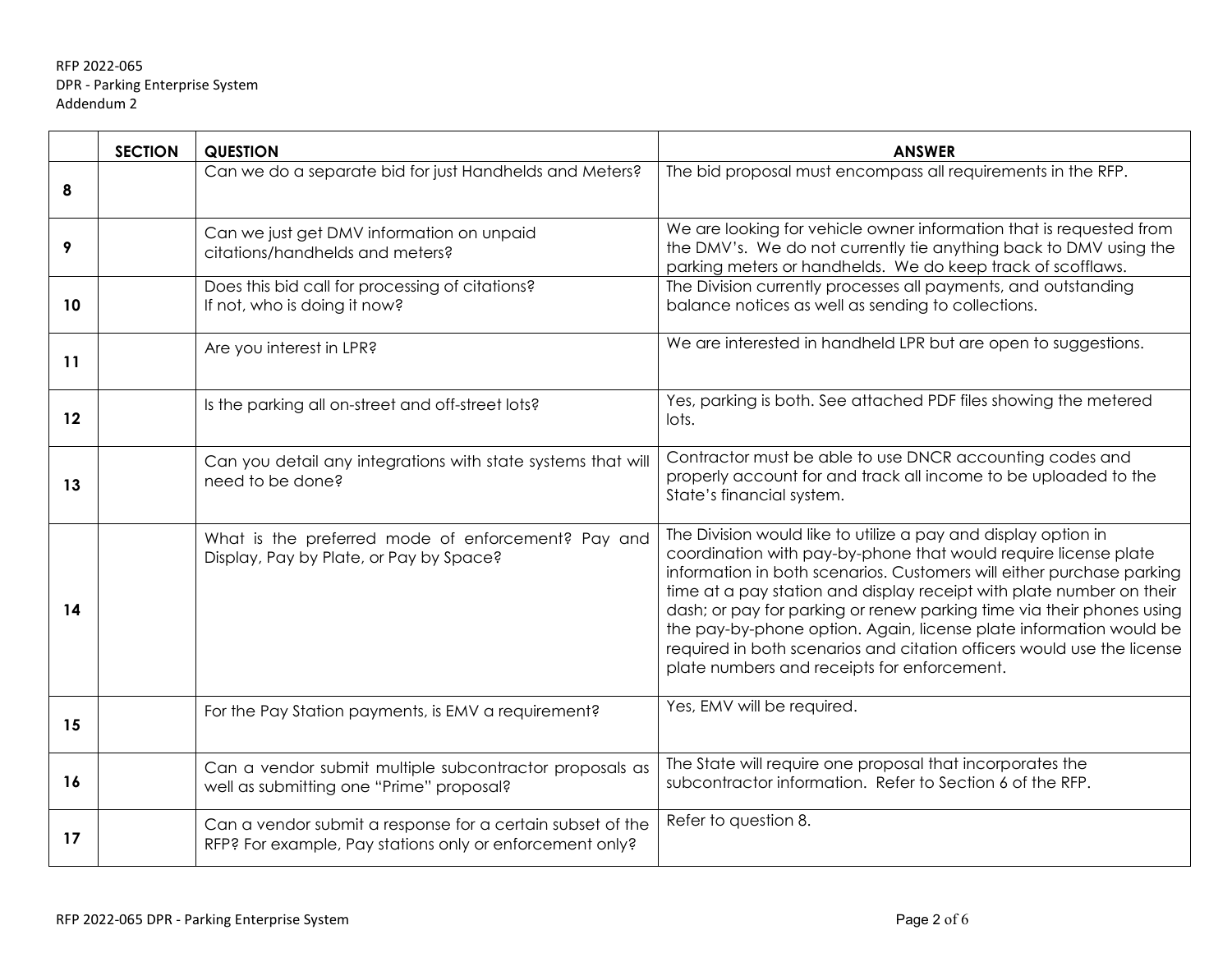|         | <b>SECTION</b> | <b>QUESTION</b>                                                                                                                                                                                                                                                     | <b>ANSWER</b>                                                                                                                                                                                             |
|---------|----------------|---------------------------------------------------------------------------------------------------------------------------------------------------------------------------------------------------------------------------------------------------------------------|-----------------------------------------------------------------------------------------------------------------------------------------------------------------------------------------------------------|
| 18      |                | You currently use pay and display. Is the intent to continue<br>to have your customers display a receipt on their dash, or<br>will you now use pay-by-plate? Please explain what you<br>intend to do going forward.                                                 | Refer to question 14.                                                                                                                                                                                     |
| 19      |                | Is it the desire of the agency to award to one vendor or<br>multiple vendors                                                                                                                                                                                        | It is the desire of the State to issue one contract to one vendor. The<br>vendor is responsible for subcontractors, and as such would act as<br>the sole point of contact. Refer to Section 6 of the RFP. |
| 20      |                | Can you provide the location of current meters                                                                                                                                                                                                                      | We have pay stations in Hampton (32), North Hampton (4) and Rye<br>- Jenness Beach (2), Rye Harbor State Park (2). See attached PDF's<br>for specific locations.                                          |
| 21      |                | You state you want 40 physical meters? Are there 40 now<br>or adding new?                                                                                                                                                                                           | Currently we have 40 pay stations. We are requesting a minimum of<br>40 pay stations with the potential for expansion.                                                                                    |
| $22 \,$ |                | Would the Agency consider an extension of the proposal<br>submission deadline for Vendors to submit the most<br>comprehensive response possible?                                                                                                                    | Due to a tight deadline, the State will not be able to extend the<br>submission deadline.                                                                                                                 |
| 23      |                | Is it possible to respond as a mobile payment provider<br>only?                                                                                                                                                                                                     | Refer to questions 8 and 17                                                                                                                                                                               |
| 24      |                | If a vendor cannot currently provide all reporting including<br>meters transactions and payments in a single back-end<br>but would be willing to work with the meter company to<br>make this possible, would this suffice?                                          | Yes, as the contractor will be responsible for all subcontractors.                                                                                                                                        |
| 25      |                | If the vendor does not have an account-based system but<br>does have the ability to query by other items like a license<br>plate, name, transaction number, etc would that suffice?                                                                                 | Yes, this is sufficient.                                                                                                                                                                                  |
| 26      |                | If the vendor does not have an integration with the NH<br>State DMV, but does have the ability to do 50 State Look<br>Ups and will work towards a DMV integration, would that<br>suffice? And if so, does the agency have an ORI number if<br>can provide to do so? | The State is willing to work with the Vendor regarding DMV. During<br>contract negotiations, the State will provide ORI number.                                                                           |
| 27      |                | Can a vendor respond if we don't allow citation payments<br>at a pay station, but do have a mobile-friendly payment<br>site?                                                                                                                                        | Yes. This is an option that the state would explore if available but<br>this is not a requirement.                                                                                                        |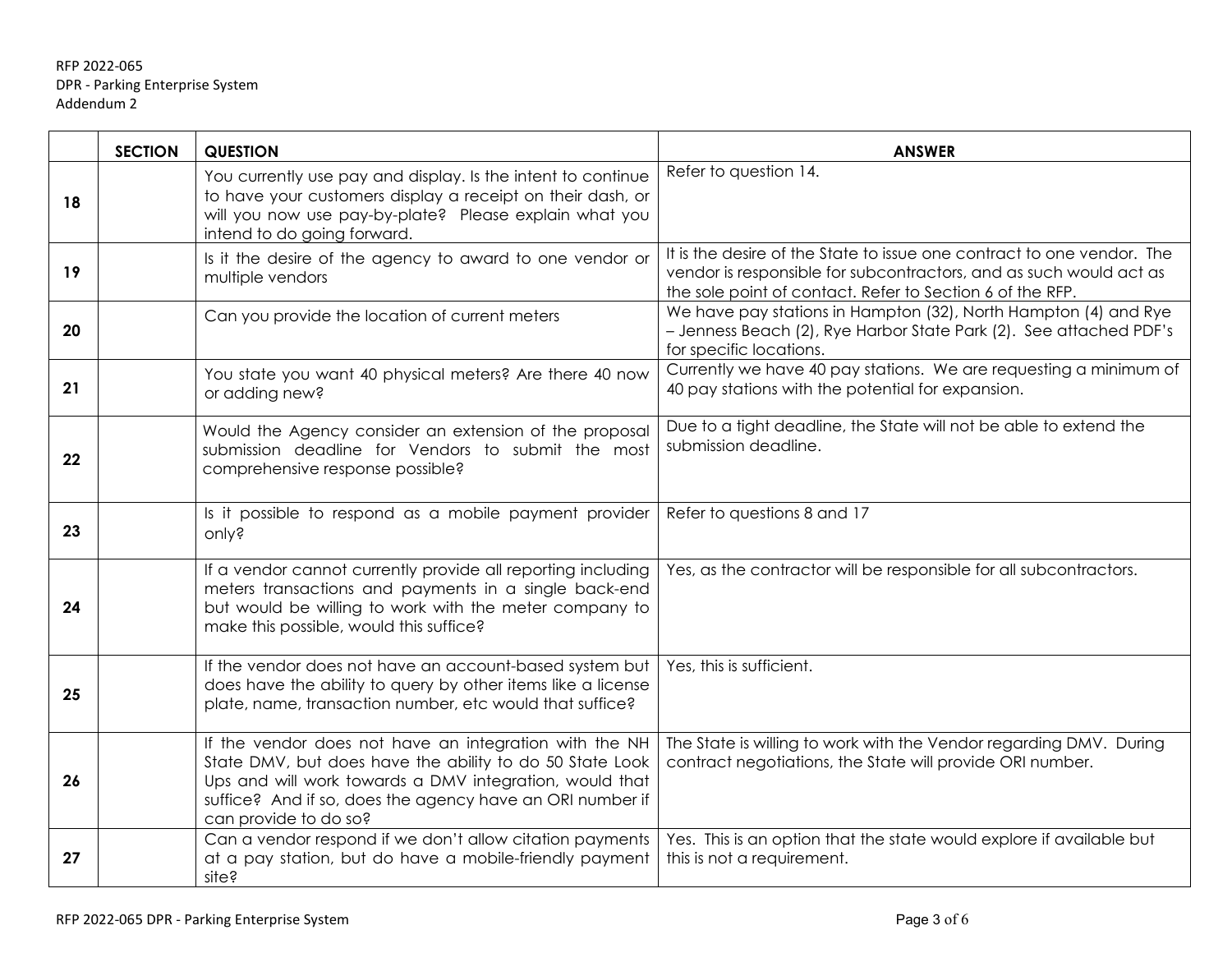|    | <b>SECTION</b> | <b>QUESTION</b>                                                                                                                                                                                       | <b>ANSWER</b>                                                                                                                                                                                                                                                     |
|----|----------------|-------------------------------------------------------------------------------------------------------------------------------------------------------------------------------------------------------|-------------------------------------------------------------------------------------------------------------------------------------------------------------------------------------------------------------------------------------------------------------------|
| 28 |                | Can a vendor respond if they do not have the ability to<br>offer in-field reporting to officers? But do have in-field<br>notifications like identification of scofflaw violators?                     | Mobile reporting/printing capability is intended to be a shift<br>summary that prints from the handheld unit. In-field notifications of<br>scofflaws is a mandatory requirement. (NOTE: The deliverables<br>table has been updated - Application Tab Item #A9.9.) |
| 29 |                | Can a vendor respond without a side-by-side testing<br>environment if all configurations will be able to be tested<br>by the Agency and the Vendor in the system before being<br>put into production? | The State will require a test/development environment                                                                                                                                                                                                             |
| 30 |                | What is the term of the contract?                                                                                                                                                                     | Please refer to the RFP, Section 6.                                                                                                                                                                                                                               |
| 31 |                | Can the proposer provide an additional form for pricing to<br>best break down costs in addition to the pricing forms<br>included?                                                                     | Use Table E-1.6 - Other Costs for additional pricing break down.                                                                                                                                                                                                  |
| 32 |                | How many off-street spaces are there?                                                                                                                                                                 | There is a total of 975 off-street spaces.                                                                                                                                                                                                                        |
| 33 |                | What is the average hourly rate for the Agency's off-street<br>spaces?                                                                                                                                | Currently the parking rate is:<br>$4/1 - 4/30$ : \$1/hour<br>$5/1 - 9/30$ : \$2/hour<br>$10/1 - 10/31$ : \$1/hour                                                                                                                                                 |
| 34 |                | How many on-street spaces are there?                                                                                                                                                                  | There is a total of 771 on-street parking spots.                                                                                                                                                                                                                  |
| 35 |                | What is the average hourly rate for the Agency's on-street<br>spaces?                                                                                                                                 | Refer to question 33.                                                                                                                                                                                                                                             |
| 36 |                | Are the off-street spaces in surface lots or garages?                                                                                                                                                 | All off-street spaces are in surface lots.                                                                                                                                                                                                                        |
| 37 |                | Who are the current meter providers?                                                                                                                                                                  | Refer to question #2                                                                                                                                                                                                                                              |
| 38 |                | If the Agency has multi-space meters or meters that<br>accept credit card payments, who is paying the merchant<br>processing fees: the Agency or the provider?                                        | Currently, the Agency pays the processing fee.                                                                                                                                                                                                                    |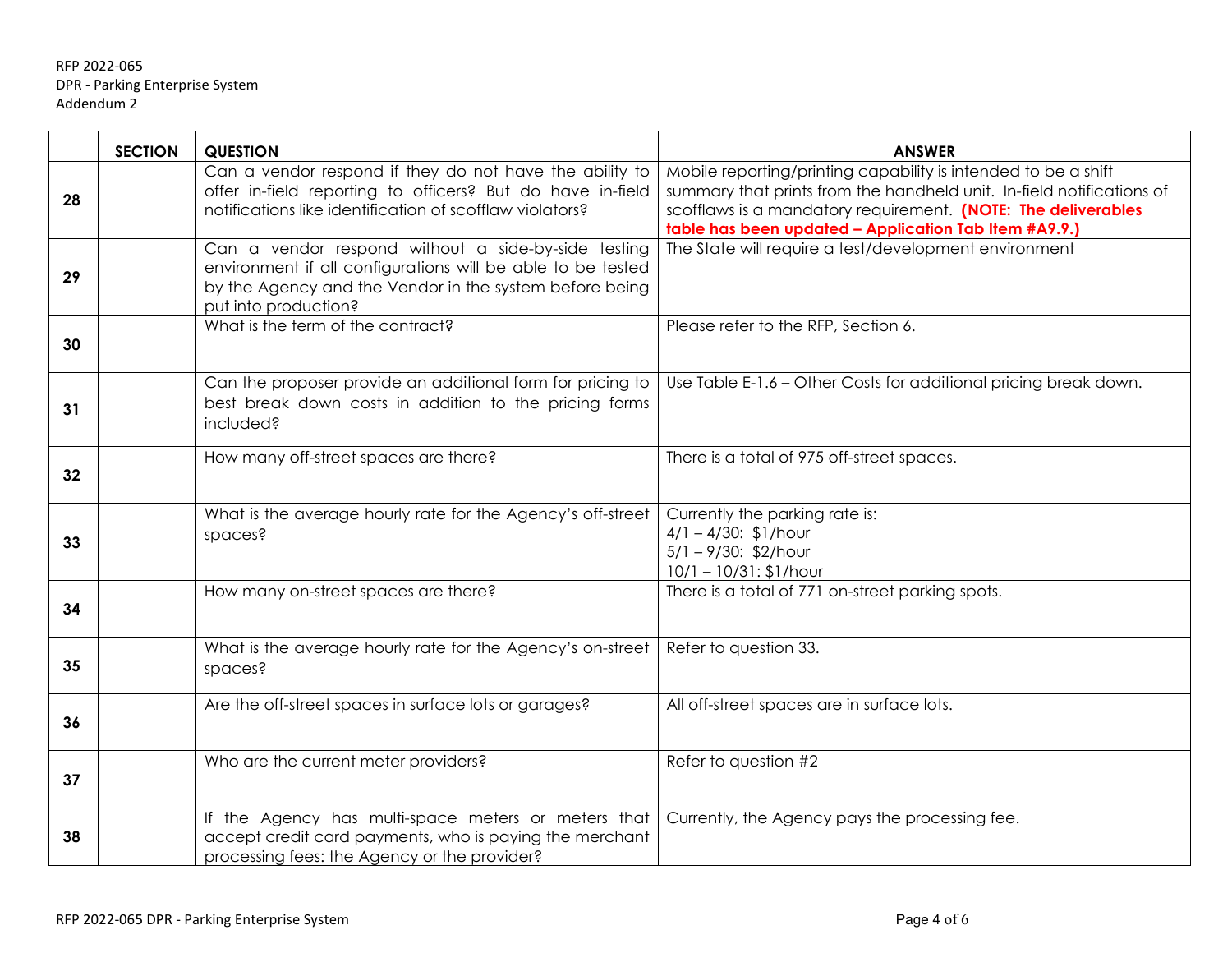|    | <b>SECTION</b> | <b>QUESTION</b>                                                                                                                                                                                                                                      | <b>ANSWER</b>                                                                                                                                                                                                                                                                                                                                                                     |
|----|----------------|------------------------------------------------------------------------------------------------------------------------------------------------------------------------------------------------------------------------------------------------------|-----------------------------------------------------------------------------------------------------------------------------------------------------------------------------------------------------------------------------------------------------------------------------------------------------------------------------------------------------------------------------------|
| 39 |                | Who is the Agency's merchant services/credit card<br>processing provider?                                                                                                                                                                            | <b>Bank of America and Chase</b>                                                                                                                                                                                                                                                                                                                                                  |
| 40 |                | Does the Agency act as the Merchant of Record with its<br>payment provider?                                                                                                                                                                          | Currently, the Agency acts as the Merchant of Record however we<br>are open to either concept.                                                                                                                                                                                                                                                                                    |
| 41 |                | Does the Agency currently have the ability to process<br>credit card transactions in which the transaction happens<br>digitally (card-not-present transactions)? If so, what is the<br>Agency's current card-not-present payment processing<br>rate? | When we receive a phone request to pay the citations, we log into<br>the online system and indicate we are processing the payment as if<br>we were them and read all certifications and disclosures prior to<br>processing payment. The processing rate is a negotiated rate<br>between the State's Administrative Services department and the<br>credit card processing company. |
| 42 |                | Who is the current enforcement/citation, management<br>provider?                                                                                                                                                                                     | Refer to question 2.                                                                                                                                                                                                                                                                                                                                                              |
| 43 |                | What types of handhelds are the enforcement officers<br>using? Do they have consistent access to the internet?                                                                                                                                       | Refer to question 3. The State would like to have handhelds that<br>have constant internet access.                                                                                                                                                                                                                                                                                |
| 44 |                | Does the Agency intend on absorbing the convenience<br>fee of the mobile application to create more parity<br>between meters and the mobile application or will the<br>Agency be passing the cost on to the parkers?                                 | The Agency will determine this after review of proposal.                                                                                                                                                                                                                                                                                                                          |
| 45 |                | Does the Agency want to offer a singular mobile payment<br>application for parking for if a provider can offer additional<br>resources like the ability to pay via Google could<br>additional information be submitted?                              | It was our intent to offer a singular mobile payment application,<br>however we are open to reviewing additional information if<br>submitted.                                                                                                                                                                                                                                     |
| 46 |                | Does the current provider charge a convenience fee for<br>online payments?                                                                                                                                                                           | <b>No</b>                                                                                                                                                                                                                                                                                                                                                                         |
| 47 |                | Will the Agency accept pass-through fees to the violator,<br>or does the Agency need to absorb all costs? If pass-<br>through fees are an option, are there any compliance<br>measures the Vendor must follow?                                       | The Agency will determine this after review of proposal.                                                                                                                                                                                                                                                                                                                          |
| 48 |                | What percentage of citations go uncollected each year?                                                                                                                                                                                               | Our current outstanding citation rate is approximately 38%.                                                                                                                                                                                                                                                                                                                       |